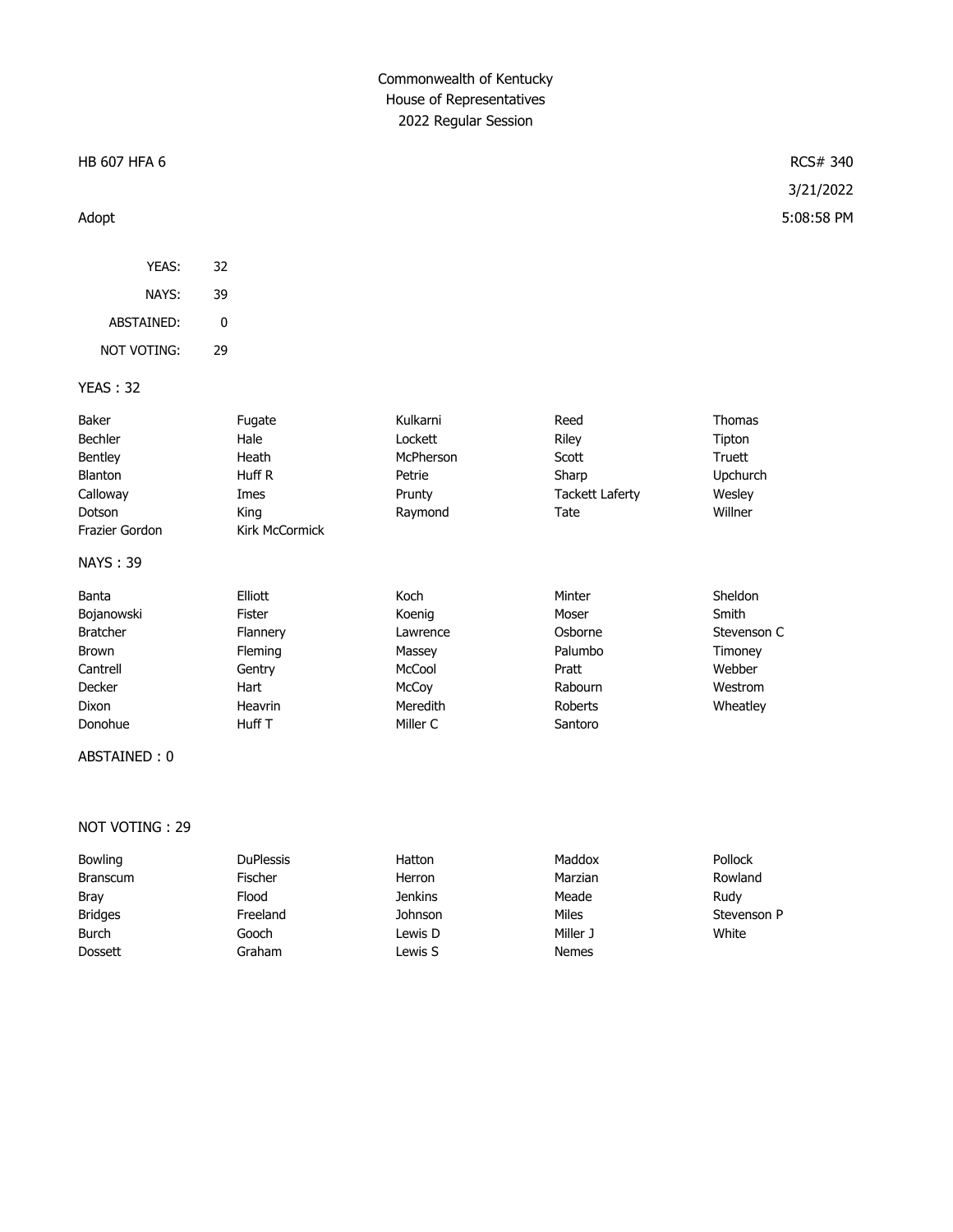# Commonwealth of Kentucky House of Representatives 2022 Regular Session

| <b>HB 607</b>                                                                                                                                                                                                      | AN ACT relating to pari-mutuel wagering.<br>APPROPRIATION                                                                          |                                                                                                                                          |                                                                                                                                           | RCS# 341                                                                                                                                       |
|--------------------------------------------------------------------------------------------------------------------------------------------------------------------------------------------------------------------|------------------------------------------------------------------------------------------------------------------------------------|------------------------------------------------------------------------------------------------------------------------------------------|-------------------------------------------------------------------------------------------------------------------------------------------|------------------------------------------------------------------------------------------------------------------------------------------------|
|                                                                                                                                                                                                                    |                                                                                                                                    |                                                                                                                                          |                                                                                                                                           | 3/21/2022                                                                                                                                      |
| Pass                                                                                                                                                                                                               |                                                                                                                                    |                                                                                                                                          |                                                                                                                                           | 5:35:27 PM                                                                                                                                     |
|                                                                                                                                                                                                                    |                                                                                                                                    |                                                                                                                                          |                                                                                                                                           |                                                                                                                                                |
| YEAS:                                                                                                                                                                                                              | 66                                                                                                                                 |                                                                                                                                          |                                                                                                                                           |                                                                                                                                                |
| NAYS:                                                                                                                                                                                                              | 29                                                                                                                                 |                                                                                                                                          |                                                                                                                                           |                                                                                                                                                |
| ABSTAINED:                                                                                                                                                                                                         | 0                                                                                                                                  |                                                                                                                                          |                                                                                                                                           |                                                                                                                                                |
| NOT VOTING:                                                                                                                                                                                                        | 5                                                                                                                                  |                                                                                                                                          |                                                                                                                                           |                                                                                                                                                |
| <b>YEAS: 66</b>                                                                                                                                                                                                    |                                                                                                                                    |                                                                                                                                          |                                                                                                                                           |                                                                                                                                                |
| Banta<br>Bechler<br>Bojanowski<br>Bowling<br><b>Branscum</b><br><b>Bratcher</b><br><b>Bray</b><br><b>Bridges</b><br><b>Brown</b><br>Cantrell<br>Dixon<br>Donohue<br><b>DuPlessis</b><br>Elliott<br><b>NAYS: 29</b> | Fischer<br>Fister<br>Flannery<br>Fleming<br>Freeland<br>Gentry<br>Graham<br>Hart<br>Hatton<br>Heath<br>Heavrin<br>Herron<br>Huff T | <b>Jenkins</b><br>Johnson<br>Koch<br>Koenig<br>Lawrence<br>Lewis D<br>Lewis S<br>Massey<br>McCool<br>McCoy<br>Meade<br>Meredith<br>Miles | Miller C<br>Miller J<br>Minter<br>Moser<br><b>Nemes</b><br>Osborne<br>Palumbo<br>Pollock<br>Pratt<br>Prunty<br>Raymond<br>Roberts<br>Rudy | Santoro<br>Sharp<br>Sheldon<br>Smith<br>Stevenson C<br>Stevenson P<br>Thomas<br>Timoney<br>Tipton<br>Upchurch<br>Webber<br>Westrom<br>Wheatley |
| Baker<br>Bentley<br>Blanton<br>Calloway<br>Decker<br>Dossett<br>ABSTAINED: 0                                                                                                                                       | Dotson<br>Frazier Gordon<br>Fugate<br>Hale<br>Huff R<br>Imes                                                                       | King<br>Kirk McCormick<br>Kulkarni<br>Lockett<br>Maddox<br>Marzian                                                                       | McPherson<br>Petrie<br>Rabourn<br>Reed<br>Riley<br>Scott                                                                                  | <b>Tackett Laferty</b><br>Tate<br>Truett<br>Wesley<br>Willner                                                                                  |
| NOT VOTING: 5                                                                                                                                                                                                      |                                                                                                                                    |                                                                                                                                          |                                                                                                                                           |                                                                                                                                                |
| <b>Burch</b>                                                                                                                                                                                                       | Flood                                                                                                                              | Gooch                                                                                                                                    | Rowland                                                                                                                                   | White                                                                                                                                          |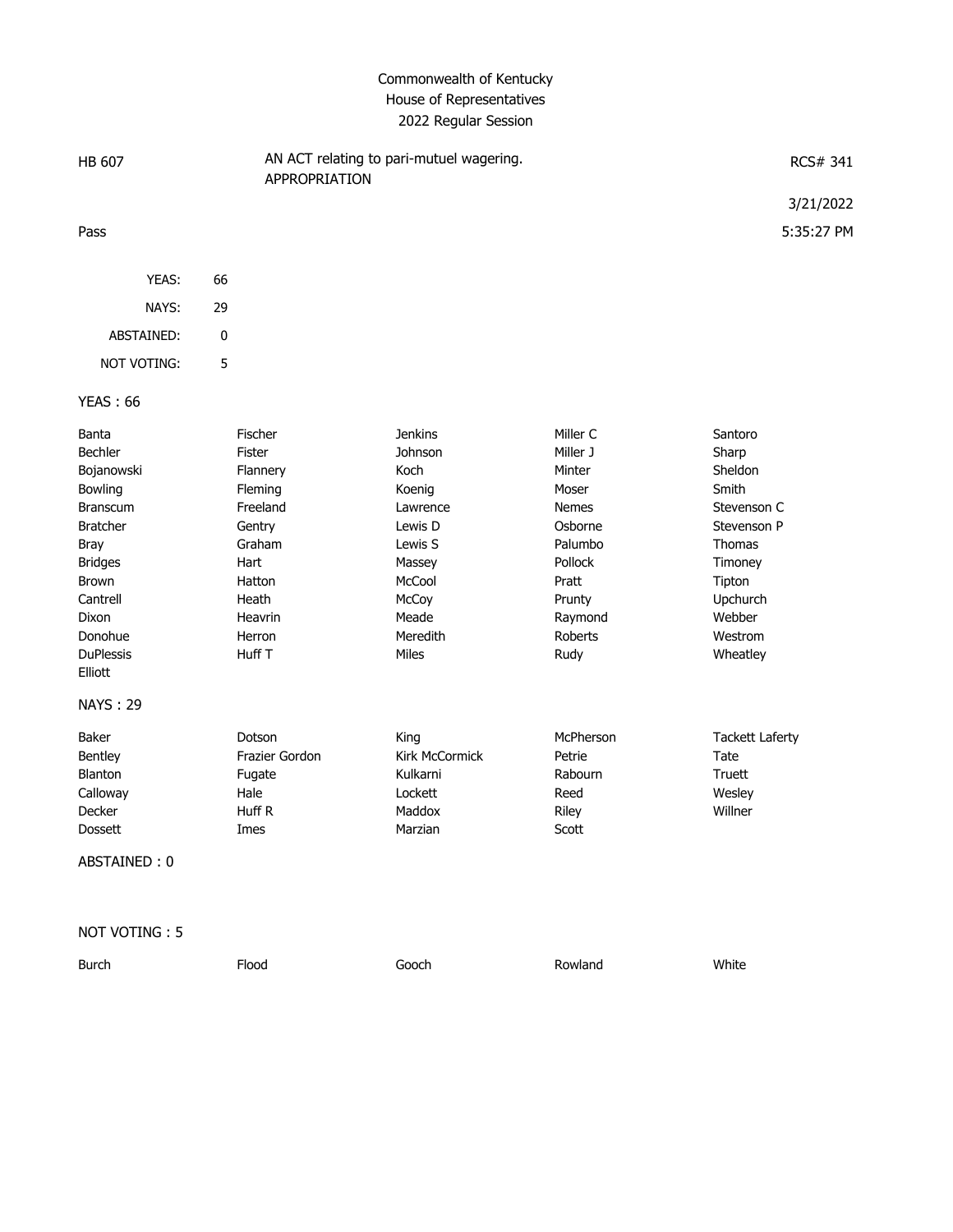# **COMMONWEALTH OF KENTUCKY SENATE 2022 Regular Session**

| HB 607                                                                                                                                                  |              | AN ACT relating to pari-mutuel wagering and making<br>an appropriation therefor. |                                                                                              |                                                                        | RSN# 2245<br>3/29/2022 |
|---------------------------------------------------------------------------------------------------------------------------------------------------------|--------------|----------------------------------------------------------------------------------|----------------------------------------------------------------------------------------------|------------------------------------------------------------------------|------------------------|
| PASS HB 607 w/ scs1                                                                                                                                     |              |                                                                                  |                                                                                              |                                                                        | 4:15:36 PM             |
| YEAS:                                                                                                                                                   | 33           |                                                                                  |                                                                                              |                                                                        |                        |
| NAYS:                                                                                                                                                   | $\mathbf 1$  |                                                                                  |                                                                                              |                                                                        |                        |
| PASSES:                                                                                                                                                 | $\mathbf{1}$ |                                                                                  |                                                                                              |                                                                        |                        |
| NOT VOTING:                                                                                                                                             | $\mathsf 3$  |                                                                                  |                                                                                              |                                                                        |                        |
| <b>YEAS: 33</b>                                                                                                                                         |              |                                                                                  |                                                                                              |                                                                        |                        |
| Alvarado<br>Berg<br>Carpenter<br>Carroll<br>Douglas<br>Girdler<br>Givens<br>Harper Angel<br>Higdon<br>NAYS: 1<br>Westerfield<br>PASSES: 1<br>Southworth |              | Hornback<br>Howell<br>McDaniel<br>McGarvey<br>Meredith<br>Mills<br>Neal<br>Nemes | Parrett<br>Raque Adams<br>Schickel<br>Schroder<br>Smith<br><b>Stivers</b><br>Storm<br>Thayer | Thomas<br>Turner<br>Webb<br>West<br>Wheeler<br>Wilson<br>Wise<br>Yates |                        |
| NOT VOTING: 3                                                                                                                                           |              |                                                                                  |                                                                                              |                                                                        |                        |
| Castlen                                                                                                                                                 |              | Embry                                                                            | Kerr                                                                                         |                                                                        |                        |